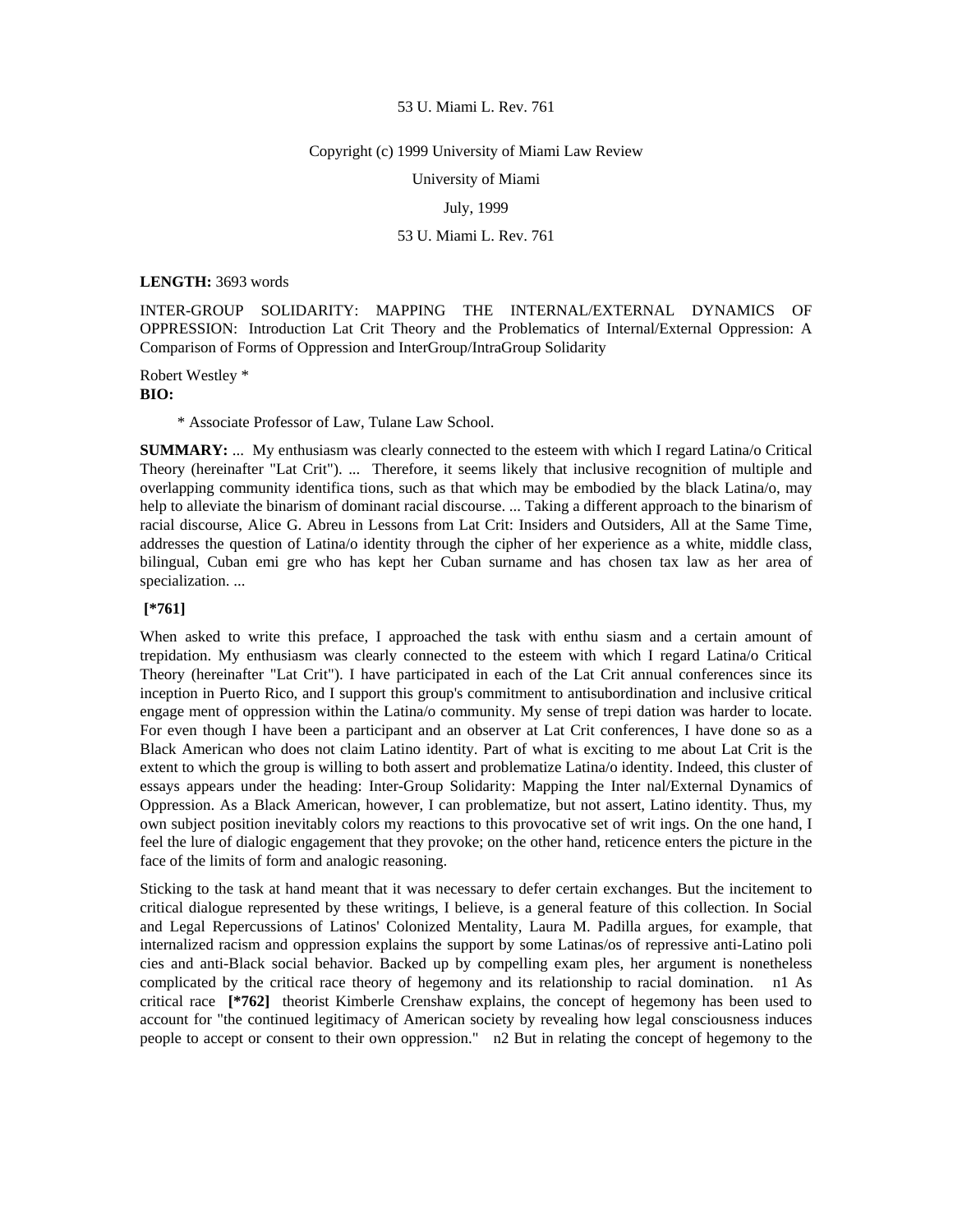dynamics of racial oppression, Crenshaw finds that coercion rather than consent better explains the way in which people of color are drawn into the ideology of the dominant class. n3

This reworking of the Du Boisian double consciousness thesis emphasizes the historical ways in which people of color resist rather than give in to their own oppression but are faced by a lack of options. Padilla picks up on the psychological dimensions of internalized oppres sion and racism among Latinas/os to examine the political and social consequences of giving in to the master narrative according to which being a white English-speaker is better than being a Latina/o bilingual or Spanish-speaker. In Padilla's psychological exploration, the concept of hegemony implicitly re-emerges at the level of the sociopolitical con sciousness of some Latinas/os who fail to resist dominant ideology, not through lack of options, but through social conditioning and defaulting to majority rhetoric.

The re-emergence of neo-Marxian hegemony analysis in its pristine critical legal studies form, n4 as Padilla recognizes, leads to the recon structive paradox: If identification with domination entails selfdepricat ing criticism and a discriminatory mentality along the axis of "light" and "dark," then how is it possible to reverse the polarity of racial valuation? Put differently, where being dark-skinned or black is the color of subju gation among those who are raced as Latina/o, how is it possible for the Latina/o community to reclaim and embrace its own African and indige nous elements? Thus, the problem of self-hatred within the Latina/o community presents a dilemma of both intra-group and inter-group transformation. Transformation seems to require identification with subordinated elements within the Latina/o community while at the same time rejecting subordination, whereas identification with domination involves rejection of the subordinated themselves and acceptance of sub ordination. The paradox lies not only in the inability to see oneself among the excluded but also in the belief that such exclusion is legiti **[\*763]** mate or necessary. The pervasive confirmation of the aims and values of domination implied by hegemony analysis makes it seem impossible to depart the enchanted circle of internalized racism and oppression. n5

There is no easy solution to this paradox, although part of the solu tion would certainly entail analysis and rejection of white racism. The belief that to be light or white is intrinsically and aesthetically better than to be dark or black is a dynamic that reflects white normativity and leads to internalized oppression within communities of color. n6 Adher ence to color hierarchies, as a retrograde acquiescence to the imperatives of Anglo supremacy, inhibits the formation of solidarity among and between Latina/os and other communities of color. Thus, critiquing the construction of whiteness as normative seems integral to the project of reconstituting Latina/os and other communities of color in solidarity. However, the critique of white racism may only be an initial stage in the process of eliminating internalized oppression.

For her part, Padilla views the problem of reconstructing antiracist political consciousness as a matter of defining the Latina/o community in terms of self-analysis and solidarity. Starting at the group level, Padilla suggests that sustained development of critical alliances within the Latina/o community is an important first step in overcoming inter nalized oppression. Through solidarity with others who are critical of status quo racism, Padilla believes that an ethic of community accept ance can be nurtured. At the individual level, Padilla suggests that intro spection on the meaning of being Latina/o can bring about revaluation of self and community. The subordinated when they identify with domina tion identify with their own stereotype, foreclosing an encounter with the self as belonging to a community of persons united by a unique experience of oppression. Self-analysis, it is proposed, fosters the insight among individuals that stereotypes of Latinas/os serve to opera tionalize their oppression.

To the extent that it raises the problematic of Latina/o self-hatred from an intracommunity standpoint, Padilla's is a privileged critique in reference to which those defined as outside the community may only obtain secondhand access. By contrast, in BlackCrit Theory and The Problem of Essentialism, Dorothy E. Roberts takes on the more open- textured issue of racial particularization implied by Lat Crit, and ques tions whether it would be essentialist to speak of "Black Crit" where the **[\*764]** focus of analysis is on Black women's experience. Roberts reminds us of the importance of the derivation of the antiessentialism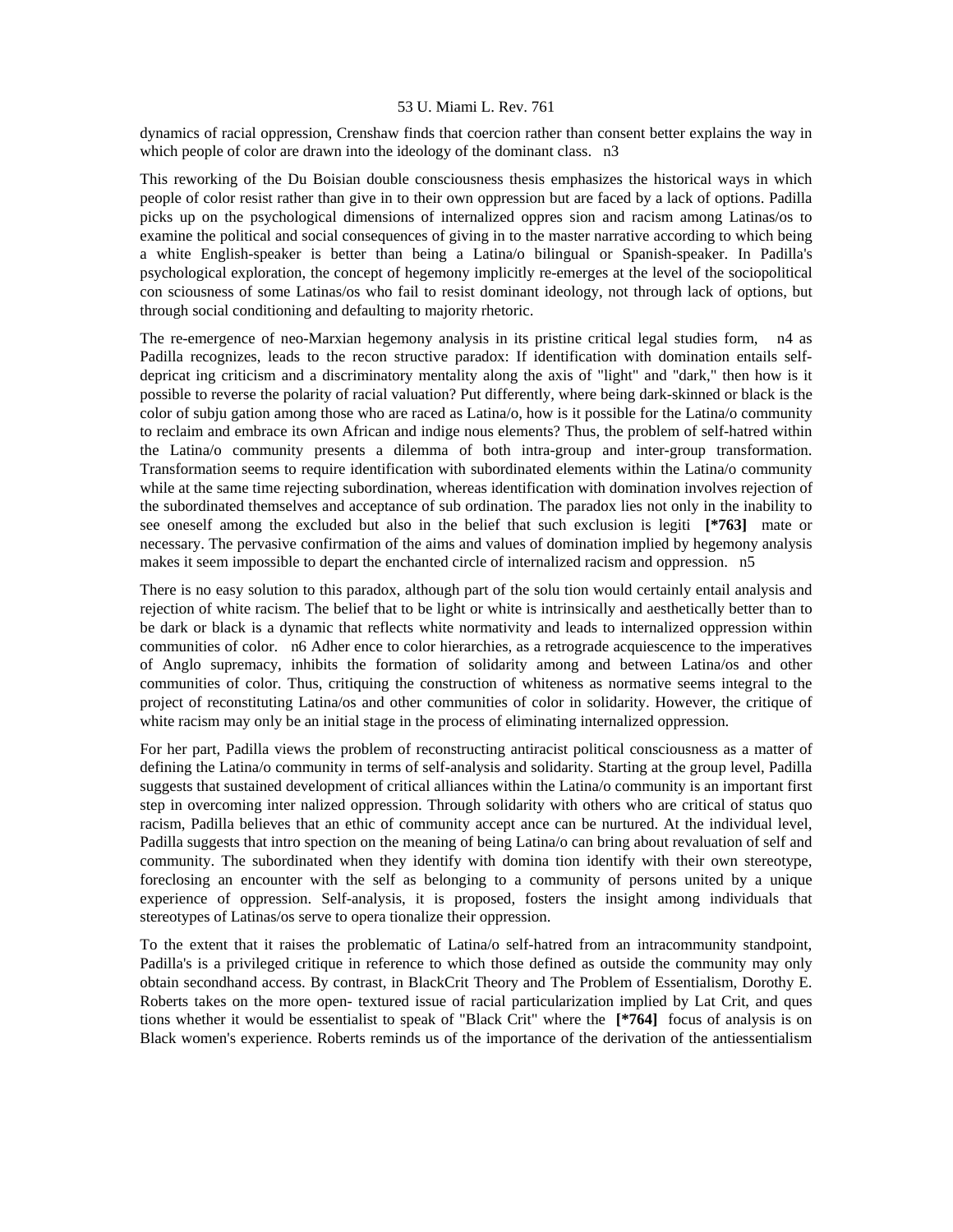critique and posits that her use of the title "women of color" is intended as an anties sentialist gesture, even though the subject of analysis is in fact Black women. For Roberts, essentialism pertains to the treatment of intra group realities as uniform and universal. Thus, the resort to racial par ticularity is not intrisically essentialist so long as occupation of the center of analysis remains open to the articulation of intergroup com monalities and differences, as well as the occasional decentering of par ticular racial subjects.

The matter of decentering the Black subject in particular has gar nered special attention and importance in Lat Crit discourse under the rubric of the Black-White paradigm. n7 The Black-White paradigm refers to the tendency in mainstream discussions of race to treat race as a binary opposition between Black and White. This racial lens, of course, leaves those who are nonBlack and nonwhite out of the picture and on the margins. Lat Crit itself can be seen as in part an attempt to shift the central focus of analysis away from the monotony of Black-White rela tions and onto the Latina/o community. The Black-White paradigm cri tique challenges the marginalization of nonBlack/nonWhite racial experience. However, the Black-White paradigm critique is frought with its own dangers of excess and mischaracterization of race relations. For her part, Roberts poses the question troublesome to the Black-White paradigm critique of who should take responsibility for the Black-White paradigm.

Critique of the Black-White paradigm should hold Whites account able for the manifold ways in which the problem of racism in dominant discourse is characterized exclusively as a problem of antiBlack racism, thus marginalizing the racial oppression of nonBlack, nonwhites. In other words, the critique of the Black-White paradigm should not be used as an instrument for castigating Blacks who focus their efforts on resistance to antiBlack racism; rather, it should occasion a broader anal ysis of and opposition to the racisms that affect various communities of color, including Latina/os. Recognizing that the Black-White paradigm is a shorthand expression for obsessive attentiveness to antiBlack racism does not make attentiveness to antiBlack racism a critical blindspot, nor should it imply that Blacks and Whites are coequal partners in the nar **[\*765]** rative exclusion of nonBlack nonWhites from the story of racial oppres sion. Indeed, the paradigm itself must be seen as a measure of the extent to which an antiBlack sociopolitical environment generates the idealiza tion of Blacks as the racial group most necessary for Whites to avoid.

Roberts is concerned that avoidance of Blacks in an antiBlack sociopolitical context is dangerous. She argues, for instance, that the Black-White paradigm, rather than benefitting Blacks, instead benefits whites in the market for reproduction assistance and adoption. The para digm, which undoubtedly exists, is thus seen as the locus of negative white obsession with the avoidance of Blacks, an avoidance that may get repeated within minority Black-White paradigm critiques. Echoing Padilla's point about antiBlack social behavior among some Latinas/os, Roberts believes that the Black-White paradigm actually inhibits recog nition and formation of political identities that embrace Blackness as an element of its community selfdefinition. Therefore, it seems likely that inclusive recognition of multiple and overlapping community identifica tions, such as that which may be embodied by the black Latina/o, may help to alleviate the binarism of dominant racial discourse.

Taking a different approach to the binarism of racial discourse, Alice G. Abreu in Lessons from Lat Crit: Insiders and Outsiders, All at the Same Time, addresses the question of Latina/o identity through the cipher of her experience as a white, middle class, bilingual, Cuban emi gre who has kept her Cuban surname and has chosen tax law as her area of specialization. Like Roberts, Abreu also rejects the Black-White par adigm as an inhibitory structure, but this time on the ground of human complexity and ethnic difference. She recalls the process by which her matriculation into American society successively included and excluded her with respect to the category of Hispanic, and how this process enveloped her in a practice of "minoritization." n8 Abreu believes that Hispanic categorization represents a no-win situation. Inclusion within the Hispanic category homogenizes ethnicity, but exclusion from the Hispanic category marginalizes ethnicity. Moreover, the practice of minoritization, Abreu believes, leads to intra-Latina/o conflict, while for the specifically white Cuban it leads to the dilemma of "passing" - which for her means being unmasked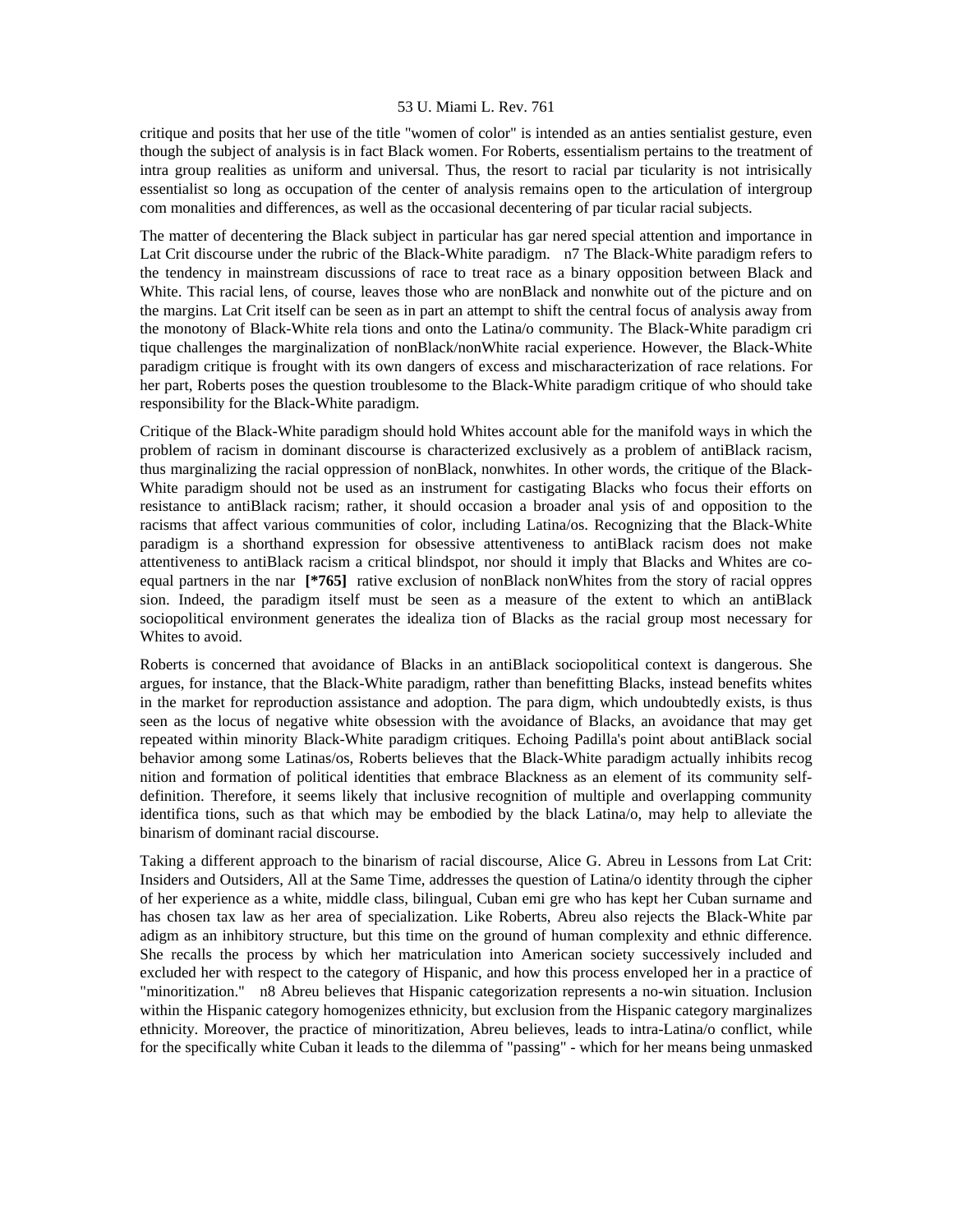as nonwhite on the basis of Latina identity. n9 Thus, for Abreu the most useful methodological innovation espoused by Lat Crit is intersectional analysis used as a de-essentializing device. n10

 **[\*766]** Abreu associates her minoritization with the revelation of her nonwhiteness as a ethno-cultural matter which followed on the heels of her belief in her whiteness as a biological matter, and the refusal by others to apply the Hispanic category to her because Cubans were seen as lacking the need for remedial efforts that the term Hispanic implies. As a Cuban emigre, however, Abreu appeals to the "Cuban master nar rative" to explain her own strategy of resistance to the practice of minoritization. Within the Cuban master narrative, Abreu explains, Cuban emigres, regardless of naturalization status, reject a hyphenated identity as Cuban-American. Instead, Cuban emigres retain and culti vate a consciousness of themselves as semi-permanent sojourners, as self-conscious outsiders to American cultural formations, yet insiders to their own Cuban cultural formations. Thus, Abreu recounts a personal history in which "Cuban" consciousness both shielded her from the racial slights aimed at "Hispanics" and encouraged an outlook of grati tude rather than entitlement in relation to the hospitality of American hosts.

Consciousness as both an outsider and an insider at the same time enables Abreu to perform an intersectional analysis that reclaims the inside as a locus of strength, consolation, and challenge. She challenges Lat Crit participants, for instance, to recognize the many ways in which we are all outsiders and insiders at the same time. She calls attention to the fact that her professional specialization in tax law made her an out sider at Lat Crit gatherings where other Latinas/os could coalesce around professional as well as cultural synergies. Thus, Abreu seeks to raise the stakes on critical scholarship that merely emphasizes outsider status.

However, Abreu's challenge to own up to insider status provokes a series of questions that might usefully be addressed in future Lat Crit gatherings and scholarship. How does the class position of the Latina/o scholar influence her/his racial experience? How do nationalist affini ties and identies within the Latino community alter the experience of racism? What are the politics of naming the Latina/o? What are the politics of Latina/o "passing"? How should Lat Crit scholars reconcile the interest in acknowledging individual difference while pursuing group goals of solidarity and community building? Does the existential equa tion of insider with strength and consolation, rather than anxiety and alienation, bear scrutiny? These questions are co-implicated in Abreu's challenge to own up to insider status.

 **[\*767]** Alternatively, Siegfried Wiessner in <exclx>Esa India! LatCrit Theory and the Place of Indigenous Peoples Within Latina/o Communities, challenges us to reclaim the Latina/o relationship to indigenous peoples, not merely as an element of Latina/o identity, but also as genuine soli darity with surviving Indian communities. Again echoing concerns raised by Padilla, Wiessner postulates that internalized racism explains the rejection by some Latinas/os of the Indian element of Latina/o iden tity, and the consequent lack of solidarity with Indian justice struggles. Through examples drawn from Central and South America, Weissner argues that the ethnocide of indigenous peoples and the colonization of their lands has not been total, but nonetheless these processes continue with little or no attempt at justification and in violation of existing law.

He notes, for instance, an especially disturbing irony in the treat ment of the indigenous peoples of Ecuador, namely the use of mestizaje to underreport the Indian population and consequently invisiblize their presence and negate their justice claims. n11 The use of a generalized eth nic category like mestizaje to count population in order to invisiblize a subgroup reflects the use in some Latin American countries of genera lized nationalist or middle-tier racial categories to accomplish the same goal. n12 Thus, the deployment of mestizaje in this fashion represents regressive rather than progessive politics. It is also the politics of the multiracial category movement in the United States: namely, the eviscer ation of the official capacity to take account of minority subpopulations through the inane redundancy of a "multiracial" census category that supposedly accounts for racial mixture. n13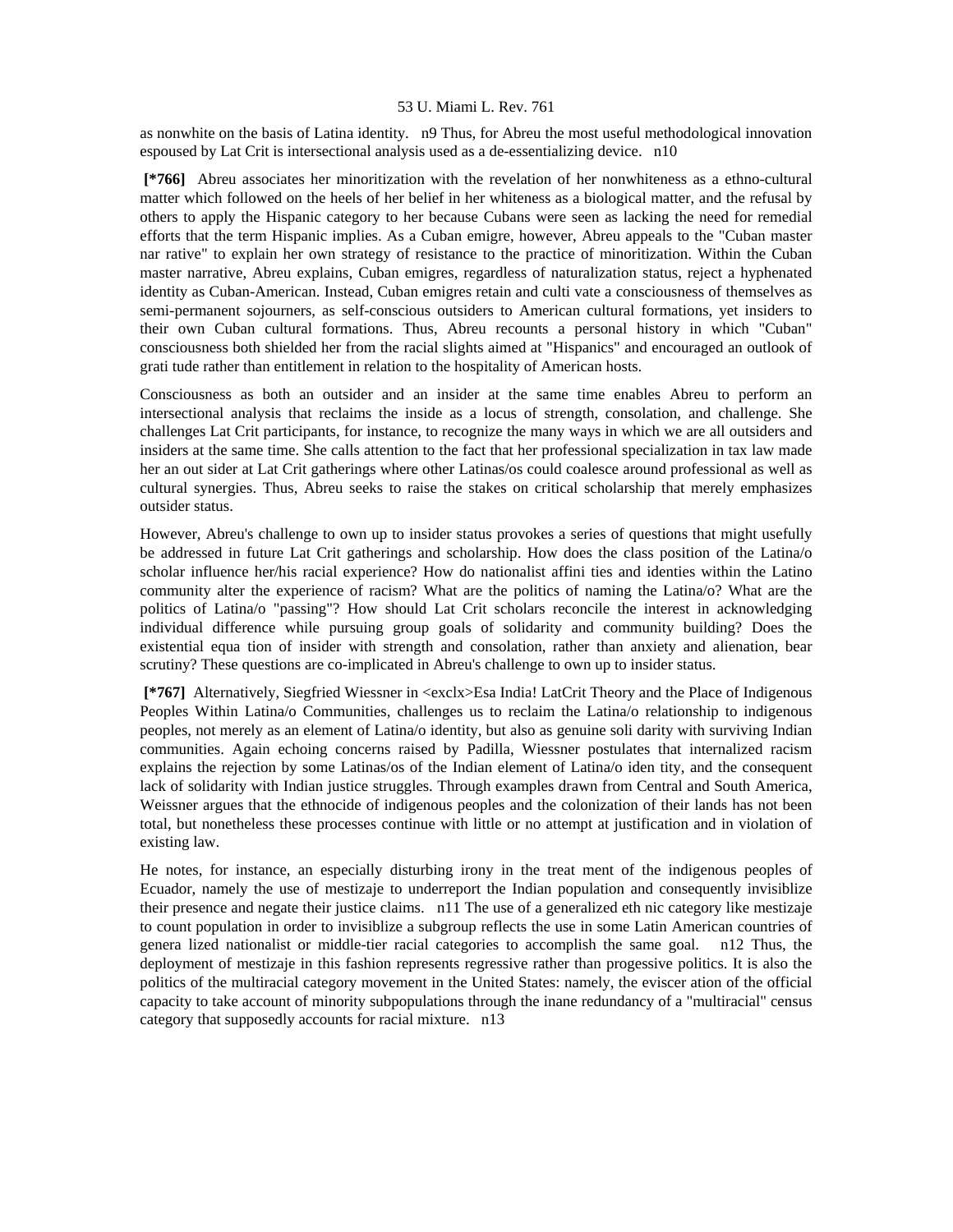According to Wiessner, common threads of oppression and hope that apply to all indigenous peoples of the Americas include 1) the rele gation of Indians to the bottom of the social hierarchy with continuing threats to their physical and cultural survival; 2) a current trend toward recognition of indigenous rights; 3) the denial of sovereignty to indige nous peoples mixed with uneven concessions to autonomy; and, 4) the perception that recent gains in rights and autonomy are too significant to **[\*768]** turn back the clock. Significantly, Wiessner points out that in Mexico Indians have taken up arms to gain justice from the national government, a development that may forever alter the status and perception of Indians in that country. It cannot be ignored that the use of violence in social justice movements is frequently linked to revolution. Even when unsuc cessful at gaining control of the state, independence, or regional auton omy, resort to violence in the context of a mass movement for social justice raises questions of legitimacy on an international and domestic level in a manner difficult to ignore or suppress for the state that pur ports to claim authority over resistant populations. The fact that states typically respond to such violent resistance with violence ensures that it will be a last resort. But in order to maintain legitimacy, state violence will need to be followed by explanations for its treatment of resisters and some measures of redress for longstanding grievances.

Finally, Wiessner posits that international norms may help to cement recent gains in social justice for indigenous peoples. Thus, he exhorts Lat Crit to join in the development and enforcement of such norms in recognition of the fact that oppression and discrimination tran scend the borders of the nation-state. His aspiration is that the establish ment of a universal public order of human dignity will not exclude from its compass the human and self-determination rights of indigenous peo ples. The antisubordination principle of Lat Crit theorizing, and the willingness of its participants to confront and examine difficult and con troversial issues of racism, both internal and external, well suits Lat Crit scholarship to meet the challenge of this aspiration.

[Because] Lat Crit seeks, based on both principle and the nur turance of personal relationships among a diverse group of devoted scholars, to reach out to outsider communities, it is a venue for action for social justice in which I, as a Black American, can find solidarity and purpose, even without the subtle psychological comforts of being an insider to the Latina/o experience. Most appealing to me is the notion that the center of critical engagement should shift from time to time, since none of us has a monopoly on the experience of oppression, although its dynamics seem to follow a well-worn pattern. Indeed, as these essays demonstrate, Lat Crit has as much to offer those on the outside as to those whose subject position makes them insiders to the Latina/o condition.

## **FOOTNOTE-1:**

n1. See Kimberle Crenshaw, Race, Reform, and Retrenchment: Transformation and Legitimation in Antidiscrimination Law, in Critical Race Theory: The Key Writings That Formed The Movement (hereinafter "The Key Writings") 103, 108-10 (1995).

n2. Id. at 108.

n3. Id. at 110.

n4. See Robert Gordon, New Developments in Legal Theory, in The Politics of Law: A Progressive Critique 286 (D. Kairys, ed.1982). See also Gabel & Kennedy, Roll Over Beethoven, [36 Stan. L. Rev. 1 \(1984\)](http://www.lexis.com/research/xlink?searchtype=get&search=36%20Stan.%20L.%20Rev.%201) (arguing that belief in political abstractions such as "rights" reflects hegemonic social relations).

n5. Crenshaw notes that the critical legal studies solution to the no-exit problem of hegemony analysis is to "trash" legal ideology. See Crenshaw, supra note 2, at 110.